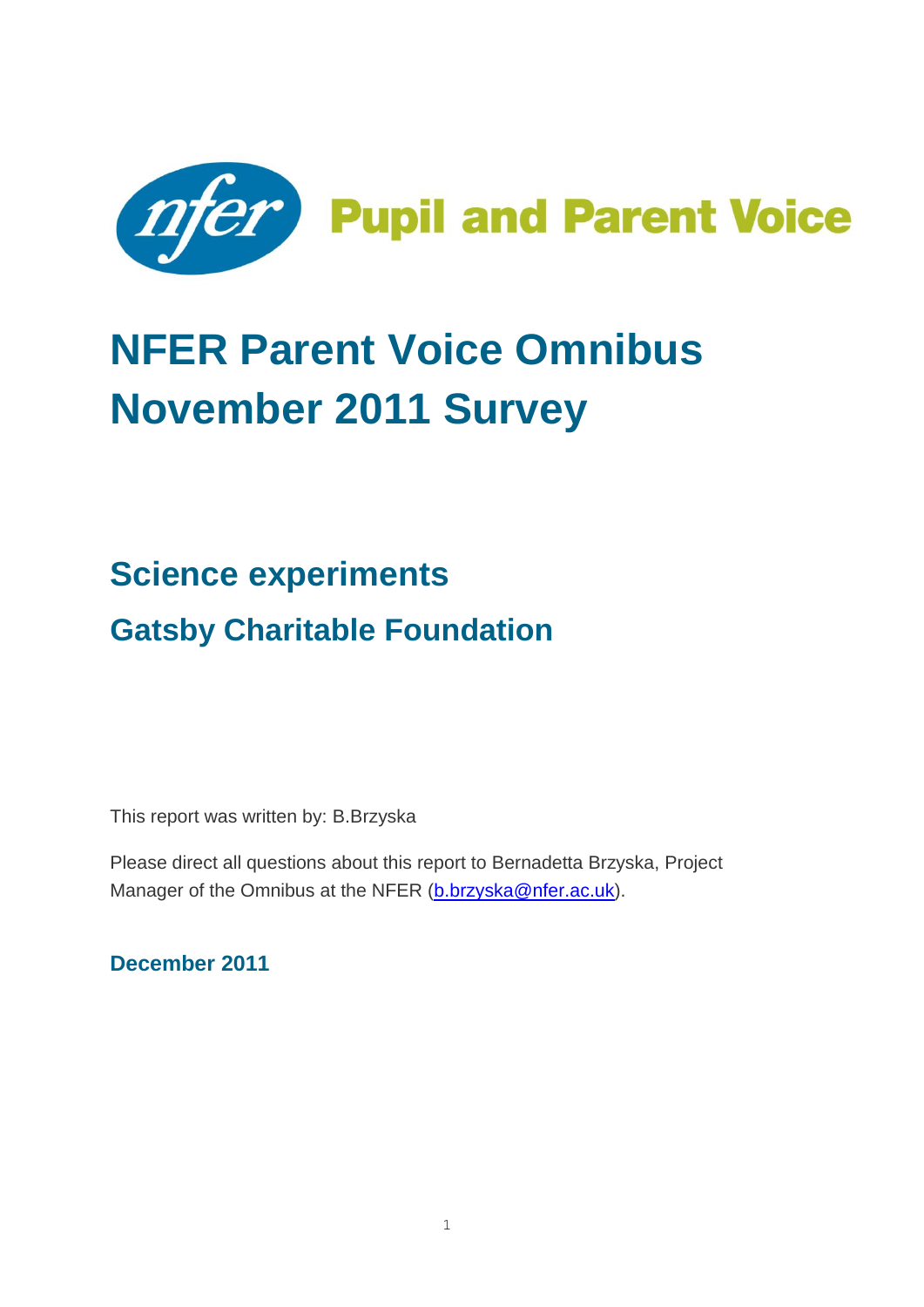## **Contents**

| <b>Introduction</b>                                                                                                     | 3            |
|-------------------------------------------------------------------------------------------------------------------------|--------------|
| <b>Supporting information</b>                                                                                           | $\mathbf{3}$ |
| How was the survey conducted?                                                                                           | 3            |
| What was the composition of the panel?                                                                                  | 3            |
| How representative of parents of school-aged children nationally<br>were the parents corresponding to the parent panel? | 5            |
| How accurately do the findings represent the national position?                                                         | 5            |
| <b>Tabulated results</b>                                                                                                | 6            |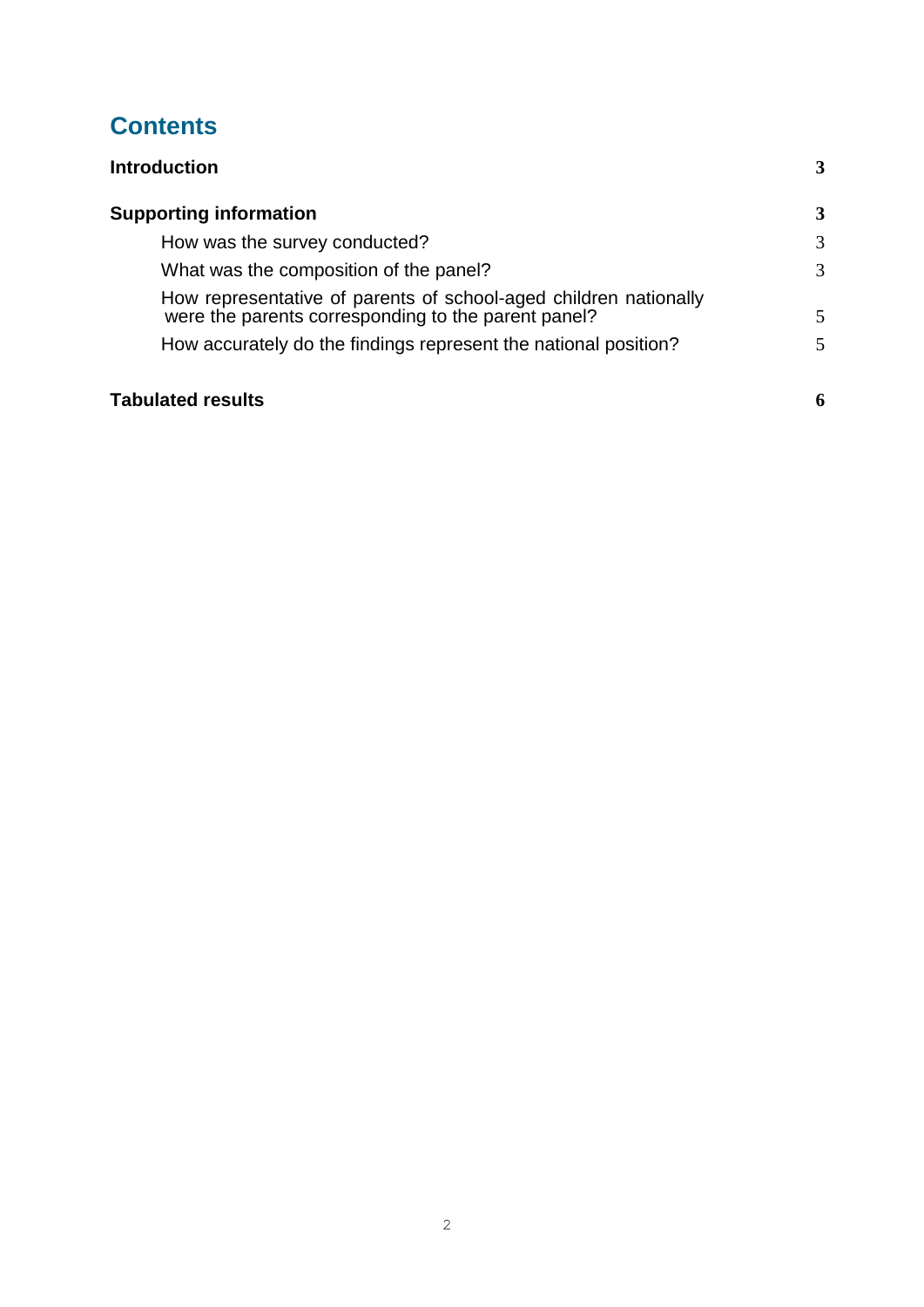## <span id="page-2-0"></span>**Introduction**

Nine questions were submitted by Gatsby to NFER's Parent Voice Omnibus Survey in November 2011. The questions covered the following topics:

- Importance of regularly carrying out experiments during science lessons and reasons for carrying out science experiments
- Importance of skills in carrying out experiments vs knowledge of scientific concepts
- Time spent on science experiments
- School facilities and funding for science experiments
- Science experiments in the home

This report provides supporting information about the respondents (parents) of the survey and tabulated basic frequencies of the results. This report forms one part of the output from the Omnibus survey. The analysis is also presented in a set of cross-tabulations and a raw data set, both produced separately in Excel.

## <span id="page-2-1"></span>**Supporting information**

#### <span id="page-2-2"></span>**How was the survey conducted?**

These are data from the November 2011 survey, completed by a panel of 1,000 parents of children aged 4-18 who are in school/college/full-time education. The survey was conducted online and parents were asked to complete the questionnaire between 11<sup>th</sup> November and 21<sup>st</sup> November 2011.

#### <span id="page-2-3"></span>**What was the composition of the panel?**

The panel included parents from a good spread of Government Office Regions in England. Forty five per cent of the respondents had children in primary school, 37 per cent had children in secondary school and 17 per cent had children in both primary and secondary schools. Table 1 below shows the breakdown of the panel demographics.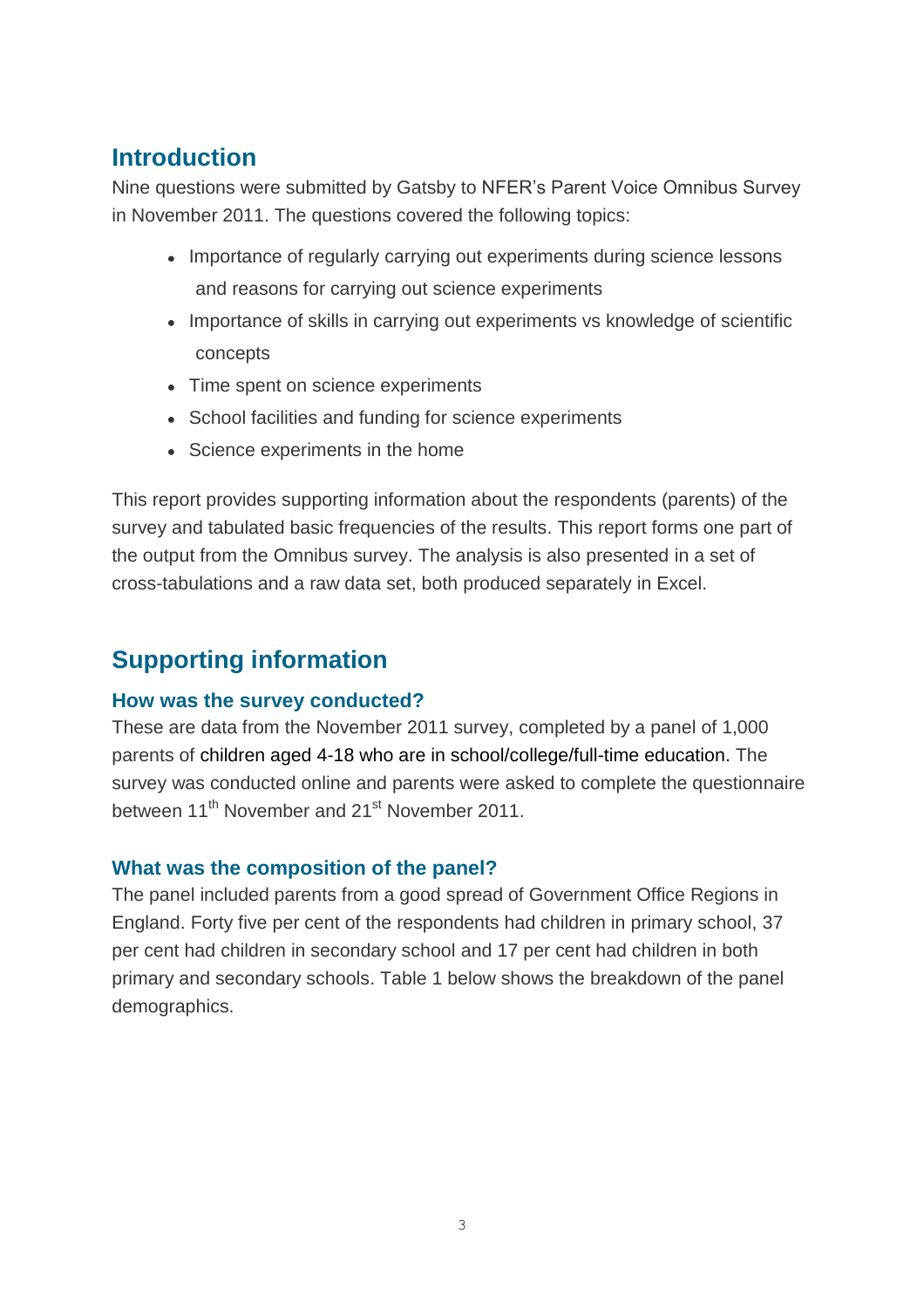| Table 1: Panel demographics |                                                        |             |
|-----------------------------|--------------------------------------------------------|-------------|
|                             |                                                        | % in sample |
| Gender of parent            | Male                                                   | 37          |
|                             | Female                                                 | 62          |
|                             | No response                                            | 1           |
| Age of parent               | Under 20                                               | 3           |
|                             | 20-29                                                  | 20          |
|                             | 30-39                                                  | 33          |
|                             | 40-49                                                  | 25          |
|                             | 50-59                                                  | 14          |
|                             | 60 or above                                            | 4           |
| Year group of               | Reception (aged 4-5)                                   | 17          |
| parents' children           | Year 1 (aged 5-6)                                      | 11          |
|                             | Year 2 (aged 6-7)                                      | 11          |
|                             | Year 3 (aged 7-8)                                      | 13          |
|                             | Year 4 (aged 8-9)                                      | 12          |
|                             | Year 5 (aged 9-10)                                     | 11          |
|                             | Year 6 (aged 10-11)                                    | 10          |
|                             | Year 7 (aged 11-12)                                    | 10          |
|                             | Year 8 (aged 12-13)                                    | 10          |
|                             | Year 9 (aged 13-14)                                    | 10          |
|                             | Year 10 (aged 14-15)                                   | 9           |
|                             | Year 11 (aged 15-16)                                   | 11          |
|                             | Year 12/first year college/lower six form (aged 16-17) | 8           |
|                             | Year 13/last year college/upper six form (aged 17-18)  | 11          |
| Government                  | <b>East Midlands</b>                                   | 9           |
| Office Region               | East of England                                        | 10          |
|                             | London                                                 | 21          |
|                             | North East                                             | 5           |
|                             | North West                                             | 13          |
|                             | South East                                             | 9           |
|                             | South West                                             | 9           |
|                             | <b>West Midlands</b>                                   | 10          |
|                             | Yorkshire and the Humber                               | 11          |

*Due to rounding and multiple responses permitted for 'year group', percentages may not sum to 100 Source: NFER Parent Omnibus Survey November 2011.*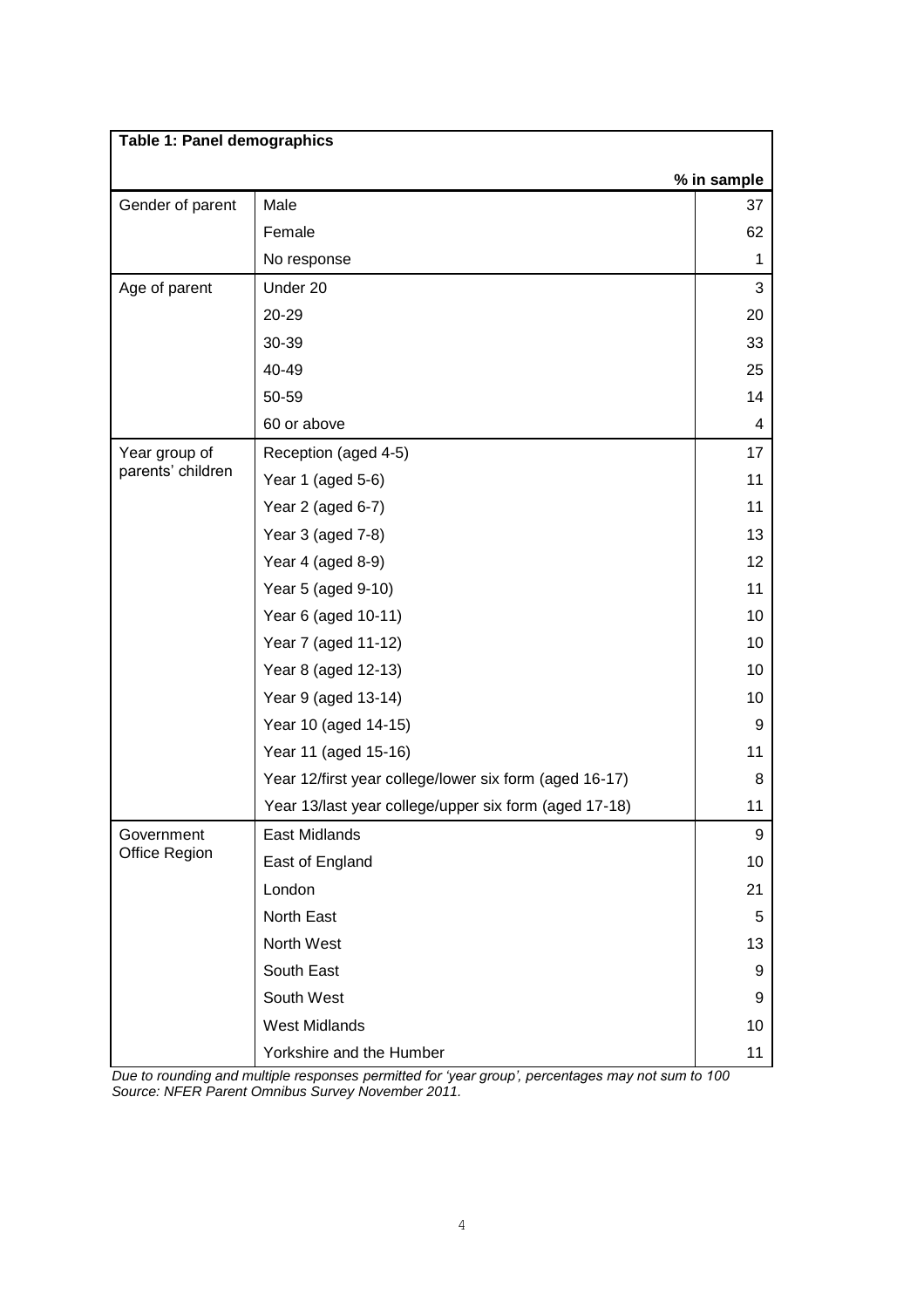#### <span id="page-4-0"></span>**How representative of parents of school-aged children nationally were the parents corresponding to the parent panel?**

The achieved sample of parents formed a representative sample of households across England as defined by the seven major groupings within Educationacorn. Educationacorn is a geo-demographic segmentation and is a classification of census output areas and the postcodes contained within them, designed to discriminate across factors relating to education and school performance $^{\rm 1}.$ 

Table 2 shows the representation of the achieved sample against the educationacorn population statistics.

| <b>Educationacorn category</b>     | % Sample* | % Population** |
|------------------------------------|-----------|----------------|
| <b>Contextually Challenged</b>     | 13        | 12             |
| <b>Deprived Foundations</b>        | 5         | 5              |
| <b>Disconnected Neighbourhoods</b> | 7         |                |
| Metropolitan Aspirers'             | 5         | 5              |
| <b>Educationally Hesitant</b>      | 33        | 33             |
| <b>Aspirational Families</b>       | 23        | 23             |
| <b>Affluent Establishment</b>      | 13        | 13             |
| Unclassified                       |           |                |
| N                                  | 1000      |                |

#### **Table 2. Sample representation by Educationacorn categories**

*Due to rounding, percentages may not sum to 100*

*Sources:\* NFER Parent Omnibus Survey November 2011, \*\* Provided by CACI (Educationacorn) in November 2011, population of 9829589 families in England*

#### <span id="page-4-1"></span>**How accurately do the findings represent the national position?**

<span id="page-4-2"></span>We are confident that the omnibus sample is broadly representative of parents nationally, as defined by Educationacorn, and provides a robust analysis of parents' views.

i<br>L

<sup>&</sup>lt;sup>1</sup> <http://www.caci.co.uk/343.aspx>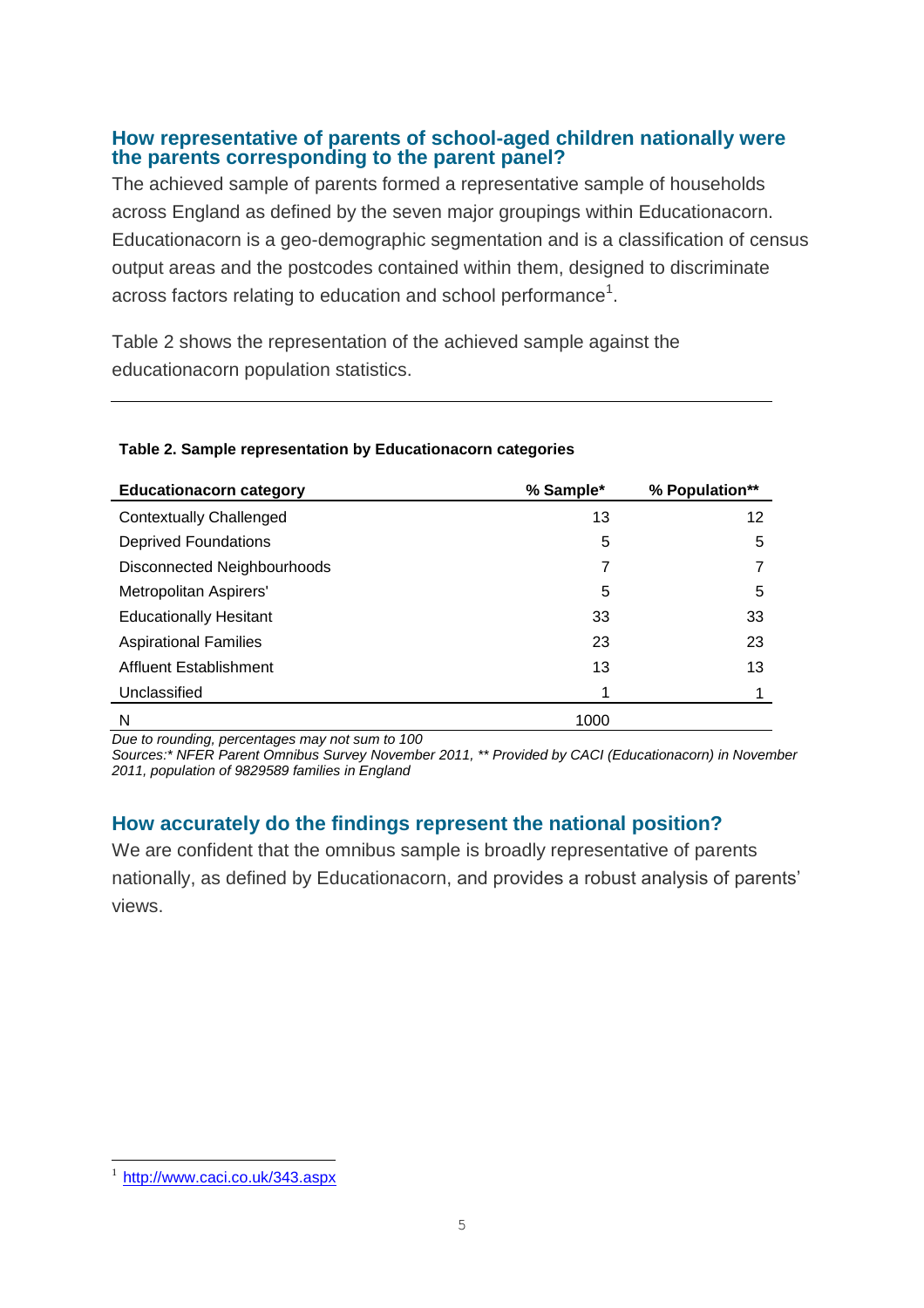### **Tabulated results**

#### **Table G1**

| How important is it to you that your child regularly does experiments during their science |             |
|--------------------------------------------------------------------------------------------|-------------|
| lessons in school?                                                                         | %           |
| Very important                                                                             | 54          |
| Quite important                                                                            | 39          |
| Not very important                                                                         | 3           |
| Not at all important                                                                       | $<$ 1       |
| Not sure                                                                                   | $\mathbf 1$ |
| Not applicable                                                                             | 2           |
| $N =$                                                                                      | 974         |
| Due to reunding perceptages mou not sum to 100                                             |             |

*Due to rounding, percentages may not sum to 100. Source: NFER Parent Omnibus Survey November 2011.*

#### **Table G2**

| What do you think is more important for young people to gain at school – skills in carrying |       |
|---------------------------------------------------------------------------------------------|-------|
| out scientific experiments or knowledge of scientific concepts?                             | %     |
| Both equally important                                                                      | 81    |
| Skills are more important                                                                   | 9     |
| Knowledge is more important                                                                 | 9     |
| Neither is important                                                                        | $<$ 1 |
| Don't know                                                                                  | 1     |
| $N =$                                                                                       | 990   |
|                                                                                             |       |

*Due to rounding, percentages may not sum to 100. Source: NFER Parent Omnibus Survey November 2011.*

#### **Table G3**

| %<br>do science experiments?<br>30<br>To help them gain practical skills valued by employers |
|----------------------------------------------------------------------------------------------|
|                                                                                              |
|                                                                                              |
| To help them gain practical skills needed to study science further<br>31                     |
| 36<br>To help them enjoy science                                                             |
| 2<br>Other reason                                                                            |
| Don't know<br><1                                                                             |
| No response<br>$<$ 1                                                                         |
| $N =$<br>956                                                                                 |

*Due to rounding, percentages may not sum to 100. Source: NFER Parent Omnibus Survey November 2011.*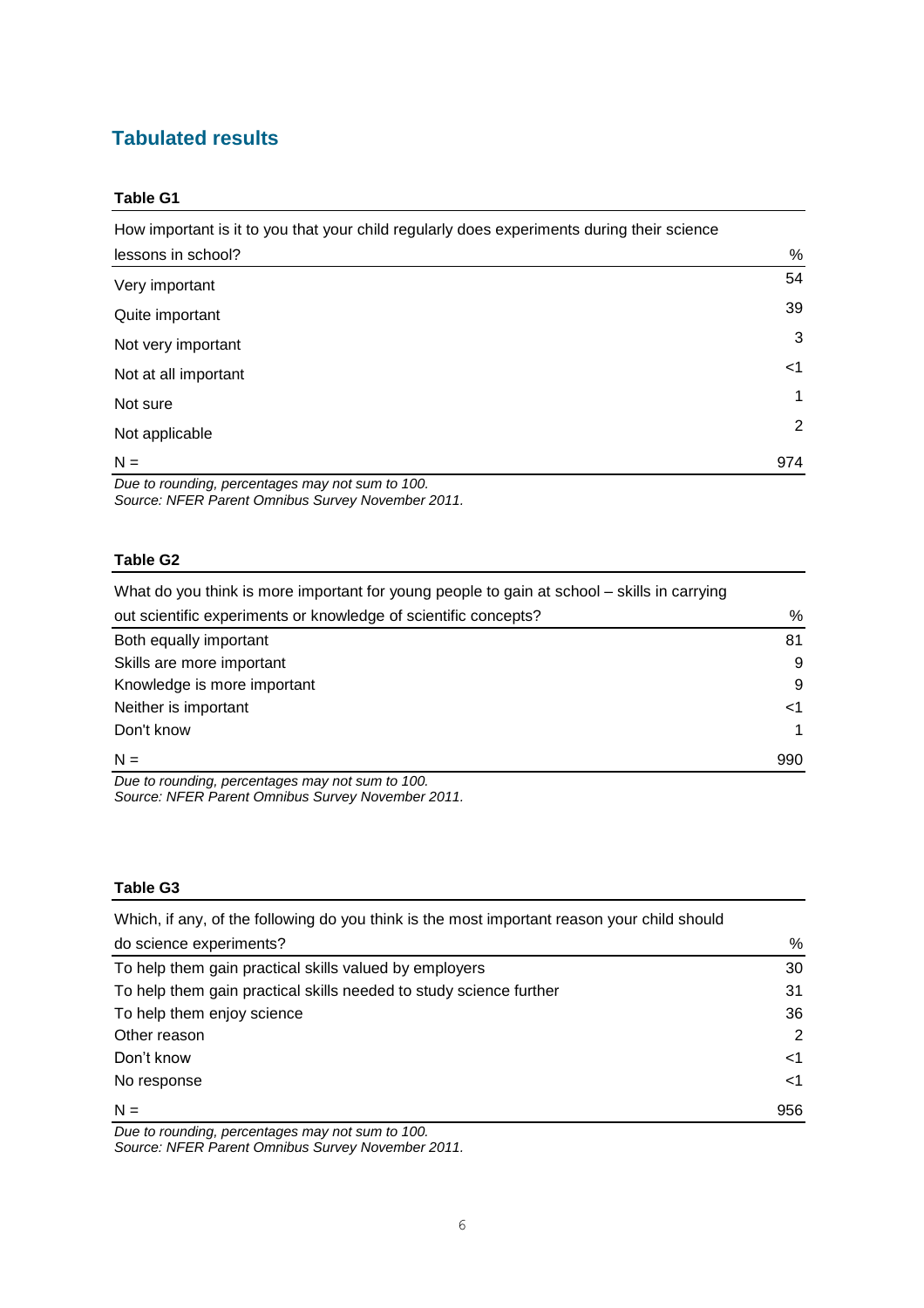#### **Table G4**

How important do you think it is that parents should be informed about the facilities and equipment in school science departments before they make choices about which secondary school their child should attend? We seek the state of the state of the state of the state of the state of the state of the state of the state of the state of the state of the state of the state of the state of t Very important <sup>44</sup> Quite important <sup>48</sup> Not very important 6 Not at all important  $\leq 1$ Not sure 2012 and 2012 and 2012 and 2012 and 2012 and 2012 and 2012 and 2012 and 2012 and 2012 and 2012 and 20<br> $\sim$  2013 and 2012 and 2012 and 2012 and 2012 and 2012 and 2012 and 2012 and 2012 and 2012 and 2012 and 2012 a  $N =$  980

*Due to rounding, percentages may not sum to 100. Source: NFER Parent Omnibus Survey November 2011.*

#### **Table G5**

Who do you think should be responsible for ensuring that secondary schools have sufficient funding directed at maintaining good quality laboratories and equipment for practical science? We will be a set of the set of the set of the set of the set of the set of the set of the set of the set of the set of the set of the set of the set of the set of the set of the set of the set of the set The Government 43 Schools <sup>11</sup> Both <sup>45</sup> Don't know <sup>1</sup>  $N =$  989

*Due to rounding, percentages may not sum to 100. Source: NFER Parent Omnibus Survey November 2011.*

#### **Table G6A**

| Do you ever do scientific experiments at home with your child? | %   |
|----------------------------------------------------------------|-----|
| Yes, as part of school homework only                           | 19  |
| Yes, out of interest only                                      | 23  |
| Yes, as part of homework and out of interest                   | 30  |
| No.                                                            | 28  |
| No response                                                    | ا>> |
| $N =$                                                          | 956 |

*Due to rounding, percentages may not sum to 100. Source: NFER Parent Omnibus Survey November 2011.*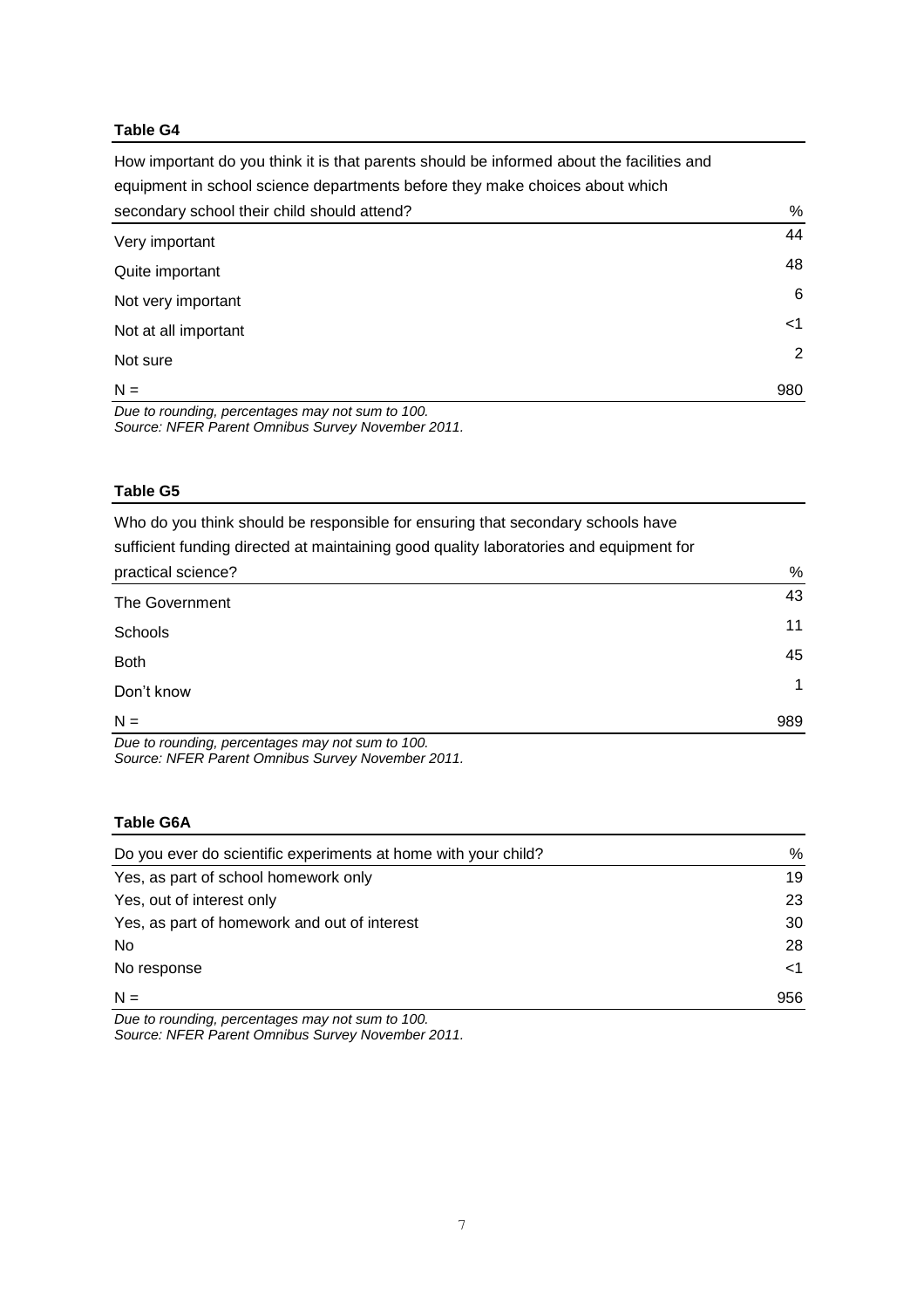#### **Table G6B**

| Please explain why you do not do scientific experiments at home with your child.   | $\%$           |
|------------------------------------------------------------------------------------|----------------|
| Lack of time                                                                       | 10             |
| My child has never asked to do these with me                                       | 5              |
| Don't know what my child is currently studying at school                           | $\overline{2}$ |
| My children does them on their own at home                                         | -1             |
| I don't know what to do or what experiments to do                                  | 13             |
| Lack of equipment/resources/facilities                                             | 21             |
| Experiments have been part of my child's homework/no science homework              | 8              |
| The opportunity or need has not arisen                                             | 3              |
| Parent is disabled                                                                 | <1             |
| My child is too old for this to be of value/equipment required is more specialised | 3              |
| Parent lacks scientific knowledge/expertise/confidence to do this                  | 11             |
| My child is too young for this                                                     | 8              |
| Lack of space                                                                      | -1             |
| Lack of money for equipment/resources                                              | 1              |
| Never thought about doing experiments at home                                      | 3              |
| My child is not interested in science/not studying science                         | 3              |
| The school never asks/encourages parents to do experiments at home                 | 3              |
| This is not needed/not necessary                                                   | 4              |
| No reason/Don't know                                                               | $\overline{2}$ |
| We do other things with my child/child prefers to do other things                  | $<$ 1          |
| Parent is not interested in this                                                   | 2              |
| Health and safety concerns                                                         | 5              |
| Child at boarding school/not living with respondent parent                         | $<$ 1          |
| Experiments are/should be done at school                                           | $\overline{7}$ |
| Inappropriate for child's age                                                      | $\overline{2}$ |
| Child has special educational needs                                                | -1             |
| Parent feels they are too old                                                      | <1             |
| Other subjects take priority                                                       | <1             |
| Child doesn't want parent to be involved or doesn't want to do experiments at home | <1             |
| Other relevant/vague comment                                                       | <1             |
| Irrelevant/Uncodeable                                                              | $\overline{2}$ |
| $N =$                                                                              | 324            |

*Due to rounding, percentages may not sum to 100.*

*Parents were able to give up to three reasons.*

*Source: NFER Parent Omnibus Survey November 2011.*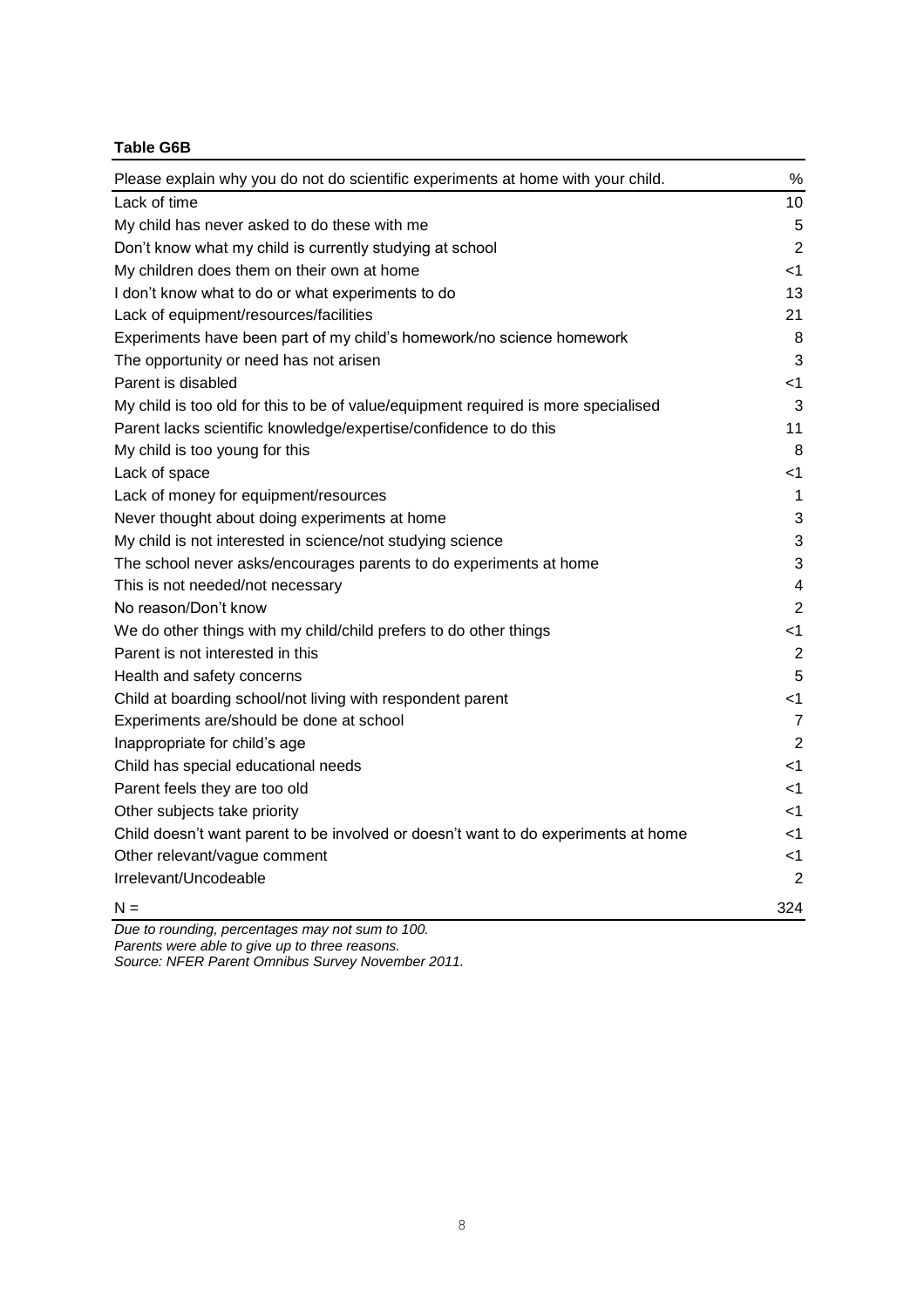#### **Table G7**

| Which of the following would be most likely to encourage you to try scientific experiments |     |
|--------------------------------------------------------------------------------------------|-----|
| at home with your child or do them more often than at present?                             | %   |
| Being given a list of recommended experiments designed to be done in the home              | 61  |
| Experiments being a homework requirement                                                   | 39  |
| More interest from my child                                                                | 31  |
| Being given a list of experiments that will engage my child's interest                     | 41  |
| Being given a list of experiments that will engage my interest                             | 10  |
| Evidence that doing the experiments would help my child's science learning                 | 25  |
| Support/encouragement from my child's science teacher(s)                                   | 17  |
| If other parents at my child's school were doing this                                      | 2   |
| Other (please describe below)                                                              | 10  |
| Nothing, I would never do it                                                               | 2   |
| Nothing, I already do enough                                                               | 3   |
| $N =$                                                                                      | 956 |
|                                                                                            |     |

*Due to rounding, percentages may not sum to 100. Source: NFER Parent Omnibus Survey November 2011.*

#### **Table G7 other**

| Please explain why you do not do scientific experiments at home with your child.                         | %              |
|----------------------------------------------------------------------------------------------------------|----------------|
| If my child asks or wants to do them                                                                     | 1              |
| Experiments that use equipment/resources that are readily available e.g within the home                  | 4              |
| If my child is studying or interested in or wants to learn more about science                            | 3              |
| Clear/better understanding of the curriculum                                                             | $<$ 1          |
| Help with cost - cheap experiments or equipment that is available free/cheaply or on loan                | 4              |
| A list of equipment/resources                                                                            | $<$ 1          |
| Experiments that are quick to do                                                                         | $<$ 1          |
| Having access to better/more specialised equipment                                                       | $<$ 1          |
| Having access to the required equipment/resources generally                                              | 9              |
| Increased availability of science education toys/kits                                                    | 1              |
| No mess                                                                                                  | -1             |
| Ideas for experiments                                                                                    | 1              |
| More/Information/guidance/instructions, from school or elsewhere                                         | 9              |
| Experiments that are interesting/fun/enjoyable to do                                                     | 4              |
| Experiments that are relevant to the real world                                                          | $\overline{2}$ |
| Easy/simple experiments to do                                                                            | 4              |
| Experiments that are safe/Assurance about safety of activities                                           | 3              |
| Doing experiments is part of good parenting                                                              | <1             |
| If it is for my child's progress/learning/future                                                         | 4              |
| Guidance on the curriculum and experiments that are relevant to the curriculum/child's<br>work in school | 2              |
| Practice/experience/training in doing experiments with my children                                       | 1              |
| Having time                                                                                              | 4              |
| <b>Experiments that work</b>                                                                             | -1             |